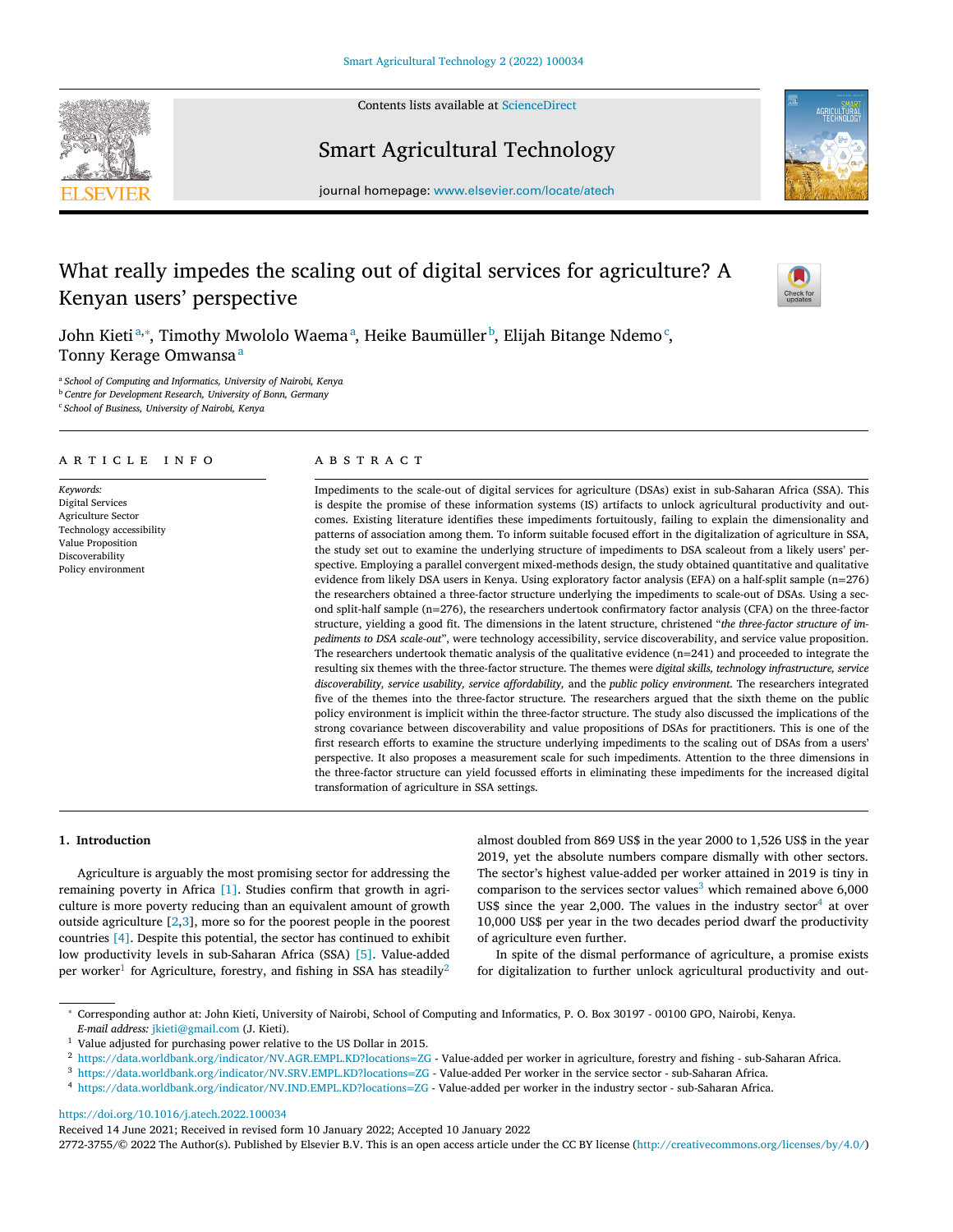comes in SSA countries [\[6,7\]](#page-10-0). According to Deichmann et al. [\[8\],](#page-10-0) the mechanisms by which this promise can be actualized include overcoming the information asymmetry challenges responsible for market inefficiencies in the sector. The mechanisms also include improving onfarm productivity through information-based knowledge and extension services, as well as through the infusion of innovation in supply chain management according to the authors. The application of digital agriculture has also been argued to impact methods of farming and to demand different knowledge, skills, and labor arrangements, ultimately redefining what it means to be a farmer  $[9,10]$ . Such digitalization has been argued to promise hyper-transparency in the sector, shifting the roles of stakeholders and broadening the boundaries of global value chains in ways that enhance inclusivity for smallholder farmers [\[11\].](#page-10-0) Despite these promises, and many digital agriculture solutions being launched, these IS artifacts have often failed to scale out and achieve widespread usage in SSA [\[6,8\]](#page-10-0).

Kieti et al. [\[12\]](#page-10-0) defined a Digital Service for Agriculture (DSA) as *"a solution that uses digital equipment and devices such as mobile phones, computers, satellites, and sensors to solve challenges in agriculture"*. The study adopts this definition while concurring with Han et al. [\[13\]](#page-10-0) who caution against conflated use of the term *digital platform*. The researchers thus acknowledge a distinction between DSAs, and digital platforms for agriculture (DPAs) as defined in Kieti et al. [ [\[12\]](#page-10-0) and expected to ex-hibit intermediary logic ( [\[14,15\]](#page-10-0)]. The focus of this study is not DPAs *per se*, but the DSAs which may be constituent components of a DPA [\[71\]](#page-11-0) or may thrive as stand-alone digital artifacts. Understanding the latent structure of impediments to the scale-out of DSAs has the potential to inform the focusing of interventions to unlock agriculture's digital transformation in SSA. This includes identifying low-hanging fruits for accelerating deployment and the impacts of DSAs.

As discussed in section 2, the researchers found a paucity of literature examining impediments to DSA scale-out comprehensively enough to explicate the underlying dimensions and patterns of associations among them. This is despite the numerous publications suggesting such impediments, albeit fortuitously to their study objectives in most cases. Informed by this gap, the objective of this research was to ascertain the underlying structure among impediments to the scale-out of DSAs from the perspectives of likely DSA users to inform focused efforts. The main research question for this study was: "*What is the dimensionality and pattern of association among impediments to DSA scale-out as perceived by likely users in an SSA setting*?" (RQ1). To directly capture the sentiments of likely DSA users for consideration in the inquiry, the study sought to answer a second research question: *"Which themes describe how impediments to DSA scale-out are perceived by likely users in an SSA setting?"*  $(RO2)$ .

In the next section, the researchers report on a survey of past relevant work on impediments to DSA scale-out to demonstrate the gaps in extant literature. The article then describes the materials and methods used in the study under section 3. Thereafter the article presents results separately from the discussions under [sections](#page-3-0) 4 and [5](#page-6-0) respectively. The article ends with conclusions in section 6.

#### **2. Literature Review: Impediments to DSA scale-out**

To build on existing work, the researchers surveyed the literature resulting from the search string "*(digital OR ICT) AND (agriculture OR farmer) AND (impede OR limit OR obstacle OR hinder OR barrier)*" on *Google Scholar* and *ScienceDirect*. The researchers filtered out publications dated earlier than 2010, prioritizing the results by recency and relevance to the topic and the SSA context. The authors included additional relevant literature upon applying a snowballing strategy. The literature synthesis yielded two categories of obstacles to the scale-out of DSAs, namely, technology concerns and market concerns, as outlined in [Table](#page-2-0) 1.

Kabbiri et al. [\[16\]](#page-10-0) undertook an inquiry into the underlying structure of obstacles to the adoption of mobile phones for agriculture. The researchers argued that the focus of Kabbiri et al. was not on DSAs, and not beyond the basic functionalities of a mobile phone network. Accordingly, Kabbiri et al. did not provide for scale out dynamics arising from the varying characteristics of DSA providers, as observed in Ezeomah & Duncomb [\[17\].](#page-10-0) Kabbiri et al. thus fell short of explaining the latent structure of impediments to the scale-out of DSAs; developed and deployed as specific solutions to agriculture sector problems.

The literature also falls short of explicitly addressing the perspectives of likely DSA users in most cases. The exceptions to this are Kabbiri et al. [\[16\],](#page-10-0) Mittal et al. [\[18\],](#page-10-0) and Gichamba et al. [\[19\].](#page-10-0) These studies drew directly from empirical evidence among agricultural producers, laborers, traders, commission agents, and the workers of organizations directly involved in agriculture. The perspective of such likely DSA users is likely divergent from the viewpoint of DSA providers, as found in Lohento & Sotannde [\[20\]](#page-10-0) and Crandall & Kieti [\[21\].](#page-10-0) Moreover, the co-mingling of these perspectives as secondary evidence in literature reviews can have a blurring effect on the specific concerns of likely DSA users for targeted intervention. For instance, the researchers argue that some impediments to DSA scale-out such as high customer acquisition costs and difficulty raising investments  $[8,21,22]$  are unlikely to manifest in the likely DSA users perspectives. Such DSA users are not decision-makers in marketing the DSA or funding it as investors. Moreover, the categories of impediments to DSA scale-out: *technology* and *market concerns* as derived from the literature may not be considered exhaustive by likely DSA users. Therefore, the researchers found no conceptual clarity on the underlying structure of impediments to the scale-out of DSAs in the literature, especially from the viewpoint of likely users.

#### **3. Materials and Methods**

## *3.1. Research Design*

This study was part of a larger cross-sectional research about digital platforms for agriculture. As justified in  $[12]$ , the researchers chose Kenya, the "*SSA country setting with the most deployments of DSAs and with a heightened economic significance of agriculture*" as the context of inquiry. The choice of Kenya instantiates the SSA setting implied in the research questions. This study was not guided by a predetermined theory or model. This is due to the lack of theoretical clarity on the underlying structure of impediments to the scale-out of DSAs among likely users, as described in [sections](#page-0-0) 1 and 2. The study applied existential abduction using Exploratory Factor Analysis (EFA) and Confirmatory Factor Analysis (CFA) for theory generation on the underlying structure and for theory testing, respectively [\[23,24\]](#page-10-0). Complementarily, the study applied an inductive approach using thematic analysis on qualitative evidence for theoretical insights [\[25,26\]](#page-10-0). Consequently, the study design was of parallel convergent mixed methods, placing the researchers on a path towards heightened knowledge and validity [\[27\].](#page-10-0) [Fig.](#page-2-0) 1. illustrates this research design.

#### *3.2. Instruments and Data collection*

Similarly to Kieti et al. [\[12\],](#page-10-0) likely DSA users can be defined as *"individuals engaged in activities along agricultural value chains with access to computing devices and the internet or basic data connectivity".* The researchers conceived ten statements, five on market concerns and five on technological concerns, for a survey targeting these likely users. This design drew from the literature synthesis and the researchers' experience in the convergence of agriculture and digital technologies. The survey instrument also included open-ended questions for additional qualitative evidence. The researchers further refined the instrument with the inputs of agriculture and digital services experts, deployed on the SurveyMonkey platform, and pre-tested in a focus group setting among farmers as described in Kieti et al. [\[12\].](#page-10-0) Among the resulting refinements was simplification for online self-administration, reducing options for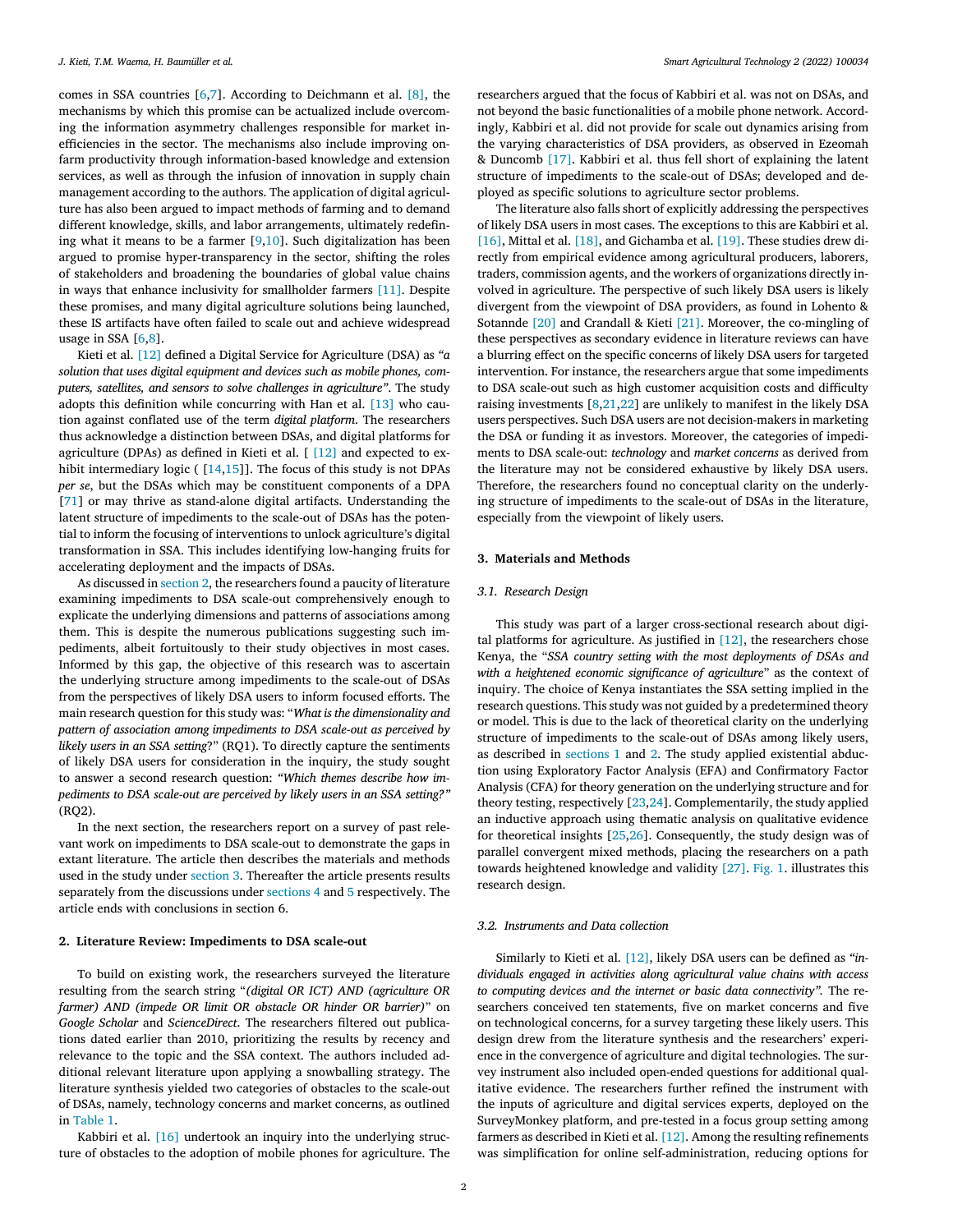#### <span id="page-2-0"></span>**Table 1**

Literature survey on impediments to DSA scale-out.

| Category            | Impediment                                                                                                                                                                                                                                                         | Sources                                                                                                                                                                                                                                                                                             |
|---------------------|--------------------------------------------------------------------------------------------------------------------------------------------------------------------------------------------------------------------------------------------------------------------|-----------------------------------------------------------------------------------------------------------------------------------------------------------------------------------------------------------------------------------------------------------------------------------------------------|
| Technology concerns | Internet, and other connectivity challenges especially in rural<br>areas (uneven coverage and unreliable or costly networks)<br>Choice of technology deployment channels given variable                                                                            | Ogutu et al. [7]; Karippacheril [65]; Saidu et al. [66]; Lohento<br>& Sotannde [20]; Kos & Kloppenburg [11]<br>Mittal et al. [18]; Karippacheril [65]; Gichamba et al. [19];                                                                                                                        |
|                     | capabilities of computing devices and their affordability<br>Electricity for charging computing devices being unreliable or<br>costly with uneven coverage                                                                                                         | Aker et al. [6]; Rumanyika et al. [67]; Kansiime et al. [68]<br>Mutula [45]; Jain et al. [69]; Aker et al. [6]; Saidu et al. [66];<br>Ezeomah & Duncomb [17]                                                                                                                                        |
|                     | Low education levels and language difficulties                                                                                                                                                                                                                     | Qiang et al. [60]; Okello et al. [55] Karippacheril [65]; Jain<br>et al. [69]; Gichamba et al. [19]; Aker et al. [6]; Saidu et al.<br>[66]; Kabbiri et al. [16];                                                                                                                                    |
| Market concerns     | Low awareness among target users; and low affordability of<br>customer acquisition costs among providers<br>Sectoral fragmentation, DSAs lacking comprehensiveness,<br>missing one-stop-shop, missing ecosystem-wide support and<br>collaboration and among actors | Mittal et al. [18]; Crandall & Kieti [21]; Deichmann et al. [8];<br>Fabregas et al. $[22]$ ; Kim et al. $[59]$<br>Qiang et al. [60]; Batchelor et al. [70]; Karippacheril [65];<br>Deichmann et al. [8]; Gichamba et al. [19]; Ezeomah &<br>Duncombe [17]; Lohento & Sotannde [20]; Kim et al. [59] |
|                     | Transaction costs and costly or incompatible revenue models                                                                                                                                                                                                        | Qiang et al. [60]; Okello et al. [55]; Karippacheril [65];<br>Gichamba et al. [19]; Fabregas et al. [22]                                                                                                                                                                                            |
|                     | Unconvincing usefulness and mismatch of value expectations;<br>including user experience, trust, reliability, efficiency, and<br>action orientedness                                                                                                               | Mittal et al. [18]; Wyche & Steinfield [64]; Deichmann et al.<br>$[8]$ ; Aker et al. $[6]$ ; Saidu et al. $[66]$ ; Baumüller, $[54]$ ; Kabbiri<br>et al. $[16]$ ; Ezeomah & Duncomb $[17]$ ; Lohento & Sotannde<br>$[20]$ ; Kos & Kloppenburg $[11]$                                                |



the Likert-like scale questions from five to three: - "*I disagree*", "*I neither agree or disagree*'', and "*I agree*". [Appendix](#page-9-0) A shows the instrument arising from these refinements.

The researchers broadcast the questionnaire as a weblink to over 300,000 likely DSA users, leveraging the flourishing of virtual agriculture-themed communities online. This process obtained 887 respondents overall, with 785 remaining valid after data cleaning, as Kieti et al. [\[12\]](#page-10-0) described. The participant inclusion criteria for this paper were either responding to all ten close-ended statements (552) or providing rich qualitative insights via the relevant open-ended questions (241). Respondents meeting these overlapping criteria totaled 582. [Appendix](#page-9-0) B shows a summary of the respondents.

## *3.3. Factor Analysis and Thematic Analysis*

To apply EFA on the 10-item data, a minimum of 100 observations were required to attain the recommended threshold ratio of 10:1 [\[28\].](#page-10-0) The sample (N=552) was five times more than adequate by this threshold. In the ideal situation, a researcher should split a sample, using one half to examine and develop the structure and the other half to validate the structure [\[29\].](#page-10-0) The researchers randomly divided the quantitative data into two split-half samples ( $n = 276$ ), adequate to use on the EFA by the 10:1 criterion. The researchers determined the number of extractable factors using parallel analysis [\[30\],](#page-10-0) the superior sample-based alternative to the more common Kaiser greater-than-1 criterion [\[31\].](#page-10-0)

**Fig. 1.** The research design.

The study used the Kaiser-Meyer-Olkin (KMO) to ascertain sampling adequacy on whether the data could be grouped into smaller sets of underlying factors [\[28\],](#page-10-0) whereby a score above 0.6 is acceptable [\[32\].](#page-10-0) Complementarily, the study used Bartlett's Test of Sphericity, with a chi-square statistic p*<*0.001 to indicate appropriateness to apply EFA. The researchers used the Principal Component Analysis (PCA) extraction method to determine the respective loadings in the EFA. They chose it over Maximum Likelihood (ML) because they measured the items on an ordinal scale, and the data defied the assumption of multivariate normality. The researchers rotated the resulting matrix to clarify loading patterns in the EFA and ease of interpretation. Initially, an oblique rotation method, oblimin, was used whereby the inexistence of values above 0.32 in the inter-factor correlation matrix would imply the absence of a strong correlation [\[32\]](#page-10-0) hence the use of an orthogonal rotation method; varimax. The study identified highly cross-loading items by evaluating the ratio of their squared loadings and eliminated them from the analysis if the ratio fell below 2.0 [\[28\].](#page-10-0) The study dropped Variables with loadings less than 0.30 from the factors and considered loadings greater than 0.50 as practically significant [\[28\].](#page-10-0)

On the second split-half sample (n=276), the study employed Confirmatory Factor Analysis (CFA) to obtain and validate the factors associated with impediments to the scale-out of DSAs as hypothesized from the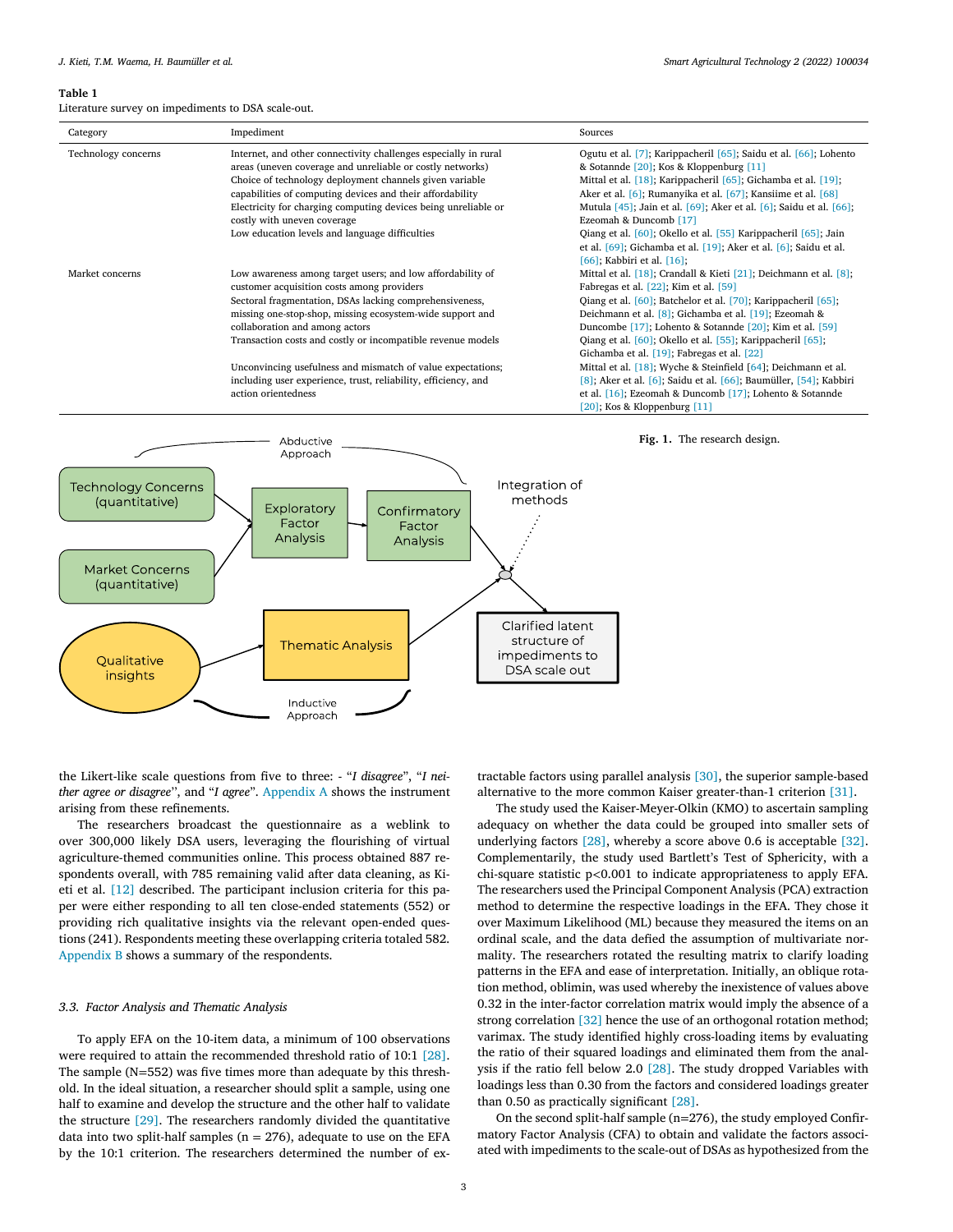#### <span id="page-3-0"></span>**Table 2**

EFA of impediments to the scaling out of DSAs.

|                                                                          | EFA1                |                |                | EFA <sub>2</sub>    |      |                |
|--------------------------------------------------------------------------|---------------------|----------------|----------------|---------------------|------|----------------|
| <b>KMO</b>                                                               | 0.81                |                |                | 0.79                |      |                |
| Bartlett's Test of Sphericity                                            | $\chi$ 2(45)=709.56 |                |                | $\chi$ 2(36)=603.83 |      |                |
|                                                                          | p<0.001             |                |                | p<0.001             |      |                |
| Total Variance Explained                                                 | 57%                 |                |                | 61%                 |      |                |
| <b>Measured Items</b>                                                    | F1                  | F <sub>2</sub> | F <sub>3</sub> | F1                  | F2   | F <sub>3</sub> |
| T1 - Requiring high literacy levels                                      | 0.68                |                |                | 0.74                |      |                |
| T2 - Requiring access to the internet                                    | 0.84                |                |                | 0.87                |      |                |
| T3 - Requiring the use of smartphones rather than more affordable phones | 0.81                |                |                | 0.83                |      |                |
| T4 - Requiring phones to be always charged                               | 0.59                |                | 0.30           | 0.54                |      |                |
| T5 - Incurring expensive data and SMS charges                            | 0.58                |                | 0.46           | N/A                 | N/A  | N/A            |
| M1 - Awareness about them is low                                         |                     | 0.64           |                |                     | 0.65 |                |
| M2 - There is no one-stop-shop where all of them can all be found        |                     | 0.84           |                |                     | 0.89 |                |
| M3 - They do not work together or share data with each other             |                     | 0.66           | 0.34           |                     | 0.66 | 0.32           |
| M4 - Their charges are too high to keep paying                           |                     |                | 0.81           |                     |      | 0.78           |
| M5 - The value they offer their target customers is not convincing       |                     |                | 0.71           |                     |      | 0.84           |

Extraction method =  $PCA$ ; Rotation method = Oblimin

EFA. The study used the diagonally weighted least squares (DWLS) estimator method rather than Maximum Likelihood (ML) as it was specifically designed for ordinal data and was superior to Robust ML (MLR) in the estimation of factor loadings [\[33\].](#page-10-0) The researchers used the Comparative Fit Index (CFI), Tucker-Lewis index (TLI), Root Mean Squared Error of Approximation (RMSEA), and Standardized Root Mean Squared Residual (SRMSR) to assess the goodness of fit. CFI*>*0.90, TLI*>*0.90, RMSEA*<*0.08, and SRMSR*<*.08 indicate a good fit [\[34,35\]](#page-10-0). For EFA and CFA the researchers used *R* [\[36\]](#page-10-0) as it was affordable, being accessible on open-source licensing.

For the 241 open-ended responses, the researchers conducted thematic analysis using version 9 of *ATLAS.ti [* [[*[37](#page-10-0)*-*2021*] software for Apple MacBook computers. The researchers followed the seven-step procedure proposed by Friese et al. [\[38\],](#page-10-0) which adapted the six-step procedure in Braun & Clarke [\[39\]](#page-10-0) for thematic analysis. The study then integrated the qualitative findings as themes elaborated and aligned to the dimensions confirmed in the factor analysis.

## **4. Results**

Among the participants, the majority were male at 75%. The median age range was 24-34, and 73% had attained a diploma certificate or higher education level. Reliance on agriculture for income among the participants was 83%. Primary agricultural production activities such as rearing animals and growing crops were the most represented value chain activities at 85%. A detailed breakdown of the sample profile is in [appendix](#page-9-0) C.

#### *4.1. The underlying structure*

The quantitative ratings of the items on impediments to DSA scaleout were not normally distributed as the study obtained the Henze-Zirkler statistics of 8.5, p-value*<*0.001. The researchers ascertained three extractable factors using parallel analysis on the first split-half sample (n=276). The study obtained KMO 0.81 and 0.79 and Bartlett's test of sphericity p*<*0.001 as shown in Table 2, indicating the appropriateness of the EFA procedure. Table 2 also shows pattern matrices obtained with factor loadings rotated using the oblimin method. In the first EFA (EFA1), *"T4 - Requiring phones to be always charged "* crossloaded on F1 (0.59) and F3 (0.30) but not highly as the square of the loadings yielded a ratio of 3.8, being higher than the 2.0 threshold in Hair et al. [\[28\].](#page-10-0) Likewise, "T*hey do not work together or share data with each other*" cross-loaded on F2 (0.66) and F3 (0.34) but not highly with the square of the loadings yielding a ratio of 3.7. However, the item "*T5 - Incurring expensive data and SMS charges*" cross-loaded highly on factors F1 (0.58) and F3 (0.46), with the square of their loadings yielding a

| <b>Table 3</b>                                       |
|------------------------------------------------------|
| Measurements for Reliability and Construct Validity. |

|                                |   |          |      |      | HTMT ratio |      |  |
|--------------------------------|---|----------|------|------|------------|------|--|
| Construct                      |   | Items CR | AVE. | F1   | F2         | F3   |  |
| F1 - Technology accessibility  | 4 | 0.84     | 0.57 | 1.00 |            |      |  |
| F2 - Service discoverability   | 3 | 0.78     | 0.55 | 0.42 | 1.00       |      |  |
| F3 - Service value proposition | 2 | 0.80     | 0.66 | 0.39 | 0.82       | 1.00 |  |

ratio of 1.6. Therefore the researchers conducted a second EFA (EFA2) without this item. This increased the total variance explained from 57% to 61% and left no more items highly cross-loading. The three factors extracted were conceptualized as *F1 - technology accessibility, F2 - discoverability*, and *F3 - value proposition* and are discussed in [sections](#page-6-0) 5.1[,5.2,](#page-6-0) and [5.3,](#page-7-0) respectively, and together as a structure in [section](#page-7-0) 5.5.

The researchers used the second half of the data (n=276) for CFA to examine how well the data fit the three-factor structure emerging from the EFA. As indicated in Table 3, the researchers ascertained the internal consistency of the three subscales with the Composite Reliability (CR) measurements being 0.70 or higher, and below 0.95 [\[28,40\]](#page-10-0). This reliability and the Average Variance Extracted (AVE) being above 0.50 for all three subscales meant that convergent validity was established [\[41\].](#page-10-0) For discriminant validity, the study used the Heterotrait-Monotrait ratio (HTMT) of the correlations, which is superior to the commonly used Fornell-Larker criterion [\[42,43\]](#page-10-0). Discriminant validity was established under the  $HTMLrm_{0.85}$  criterion as the HTMT ratios were below 0.85.

The standardized factor loadings estimated in the CFA are shown in [Fig.](#page-4-0) 2. With the CFA, the study obtained  $\chi$ 2(24)=19.23; p-value=0.740. This meant a Chi-square/Degrees of freedom ratio of 0.80; suggesting an acceptable fit. Further, the study obtained fit indices CFI=1.000, TLI=1.010, RMSEA=0.000, and SRMSR=0.055 which indicated this second half-split of the data fit the three-factor structure well. A nine-item measurement scale with three dimensions of impediments to the scaleout of DSAs was established in line with [Fig.](#page-4-0) 2.

With a factor loading of 0.80, "*T2 - Requiring internet access*" was the most impactful indicator item on technology accessibility as an impediment to DSA scale-out. With all factors remaining constant, a unit increase in this indicator increases technology accessibility as an impediment by 80%. Likewise, "*M3 - Low collaboration"* was the most impactful indicator on discoverability at 0.76. The strongest covariance in the CFA was between discoverability and value proposition at 0.83. As such, intervening for a unit change in DSA discoverability impacts DSA value proposition by 83% and vice versa.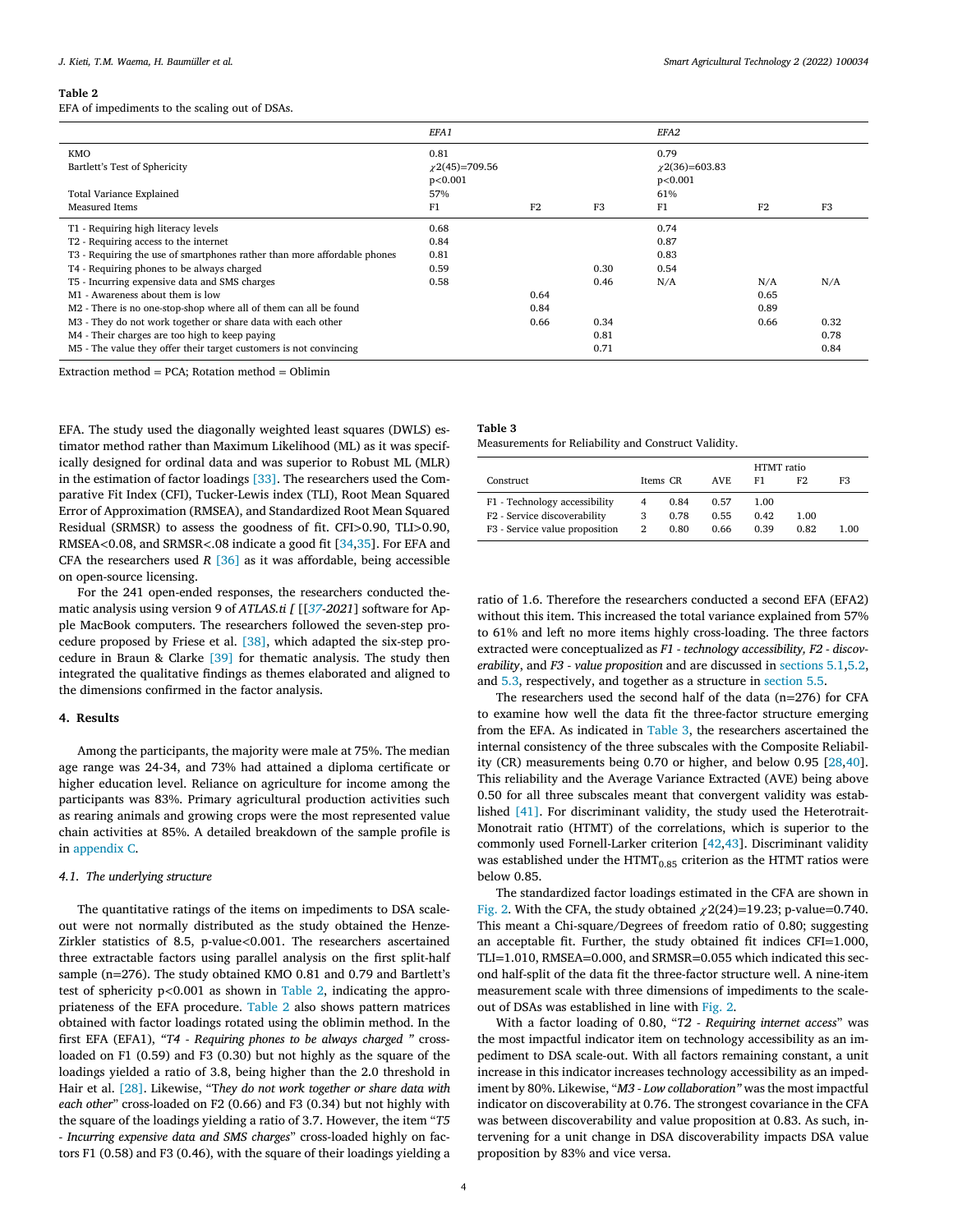<span id="page-4-0"></span>

**Fig. 2.** CFA of 3-factor structure of impediments to DSA scale-out (n=276).

#### *4.2. Themes from qualitative evidence*

To answer the research question - "*Which themes describe how impediments to DSA scale-out are perceived by likely users in an SSA setting?",* the researchers undertook a thematic analysis of the respondents' qualitative responses. This yielded six themes, namely: (a) technology infrastructure, (b) digital skills, (c) service discoverability, (d) service usability, (e) service affordability, and (f) the policy environment. The thematic map in [Fig.](#page-5-0) 3 summarises these themes and their subthemes.

## *4.2.1. Digital Skills*

The qualitative evidence indicated that general literacy *per se* was not crucial as an impediment to the scale-out of DSAs. The respondents deemed literacy levels high, with educated people venturing into agriculture after failing to secure professional jobs and de-emphasizing challenges of general literacy. Nonetheless, they considered farmers to lack operational digital skills in using smartphones even when they could afford such devices.

*"... most of the players in agriculture are rural farmers who most of the time lack the digital literacy to use smartphones"* ∼ *Female respondent aged 25-34 providing specialised advisory services to farmers.*

The respondents considered the unavailability of trainers to facilitate digital skills enhancement among farmers an impediment. They indicated younger people as adaptable to digital technology and more strategic to involve than older people in the scale-out of DSAs. However, the enthusiasm for digital services among young people was deemed untapped for expanding the uptake of DSAs. The respondents considered young farmers not to appreciate the power of DSAs.

## *4.2.2. Technology Infrastructure*

The qualitative responses included difficulties in accessing technology infrastructures such as the internet and basic mobile network coverage as hampering the uptake of DSAs. The respondents noted that geographical inequality in technology access was more pronounced in remote and rural areas where most agricultural production occurs. The qualitative responses linked the technological infrastructure limitations to electricity access and mobile network coverage:

*"DigiFarm may sometimes not operate in remote areas due to network inaccessibility"* ∼ *male respondent aged 18-24 year involved in agricultural production.*

On the one hand, the respondents indicated that large-scale farmers can access advanced smartphones, including those with enhanced battery life. On the other hand, they argued that small-scale farmers could only afford feature phones for essential communication and mobile money services. The respondents desired universal access to DSAs through low technology channels such as Short Message Service (SMS), Unstructured Supplementary Service Data (USSD), and Interactive Voice Response(IVR), not needing smartphones. Moreover, they suggested that deployment channels other than mobile phones diversify access to DSA benefits.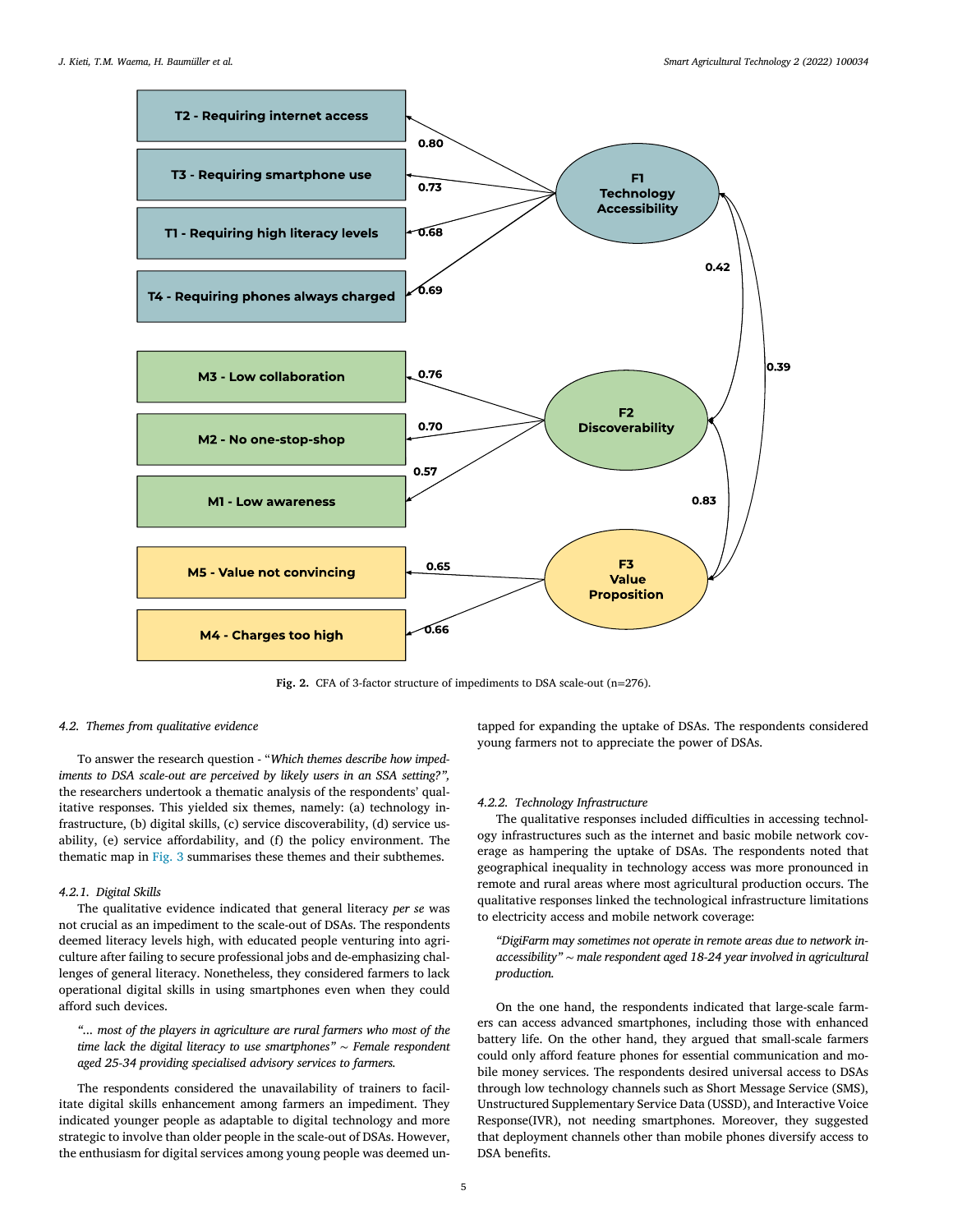<span id="page-5-0"></span>

**Fig. 3.** Thematic map as generated from qualitative evidence (n=241).

#### *4.2.3. Service Discoverability*

The qualitative responses indicated low discoverability of DSAs as a limitation to their scale-out. They mainly attributed the low discoverability of DSAs to ineffectiveness among the awareness creation channels used and the absence of collaboration among players in the digital agriculture ecosystem. The respondents observed that farmers were likely to own and use smartphones for communication via social media platforms yet remain blind-sided on the opportunity to use DSAs. As such, the farmers were unaware of DSAs accessible through the same technological infrastructure they were familiar with:

*"Lack of exposure is one of the biggest reasons for not using digital platforms. I use my smartphone a lot but mostly WhatsApp. How do I know there are other apps that can teach me better agribusiness?"* ∼ *female respondent aged 55-64 years involved in agricultural production*

The respondents went further to suggest an array of possibilities to market DSAs effectively. These included advertisements on websites and social media platforms, including the use of social media influencers. They also suggested offline channels such as newspapers, journals, radio, billboards, school education curricula, and TVs. In-person demonstration of value was deemed effective for the persuasion of farmers to use DSAs. The inexistence of one-stop-shop platform for accessing DSAs was deemed to not only undermine their discoverability. It was depicted to undermine the efficient use of time by agricultural actors as well. Low collaboration at the peer level among farmers was observed, characterized by the prioritization of individual-level effort over the collective effort in the usage of DSAs. This, and weak collaboration among other stakeholders in agriculture were depicted to hinder the growth and uptake of DSAs.

## *4.2.4. Service Usability*

The scaling out of DSAs was depicted as constrained by their low usability. For this, the respondents expressed unmet user expectations, user experience friction, and user safety concerns. They faulted DSAs for not being dependable in fulfilling their promises. The respondents expressed concerns that DSAs offered broad-based solutions with little demonstrable value at a user-specific level. The respondents noted that nuanced preferences and niches remained unaddressed by DSAs, in examples of unmet expectations of solution specificity. Using DSAs was indicated as time-consuming, yet the work of farmers was deemed too laborious to afford distractions of using DSAs. Moreover, the respondents expressed unease about user safety in otherwise useful DSAs. The fears included concerns about protecting user privacy, being hackerproof, and detecting or eliminating abuse by fellow users:

*" scammers are very many and have distorted the true platforms from the fake ones, this has led to mistrust".* ∼ *male respondent aged 35-44 years involved in agricultural production*

#### *4.2.5. Service Affordability*

Expensive charges for data connectivity to access DSAs, although not payable to DSAs, were deemed to undermine the scaling out of *DSAs*. Likewise, the respondents considered the cost of smartphones to undermine the affordability of DSAs and their scale-out. Beyond the cost of data and devices, the respondents suggested free access to DSAs as websites, mobile applications, and other deployment channels. They expected Government agencies, in particular, to provide essential information-based DSAs for free. While the respondents indicated reluctance among specialists to provide services for free, they called for fair pricing of DSAs, including avoiding undue profiteering.

*"There should be more customer-based / oriented solutions at a fair price, not (only) after making fame and profit"* ∼ *male respondent aged 25-34 years engaged in agricultural production*

## *4.2.6. Public Policy*

Respondents faulted the Government for not adequately supporting the digitalization of agriculture. They particularly faulted the national and county governments for not leveraging digital services to enhance their input subsidization programs and not adequately supporting the use of drones in agriculture. The respondent also faulted governments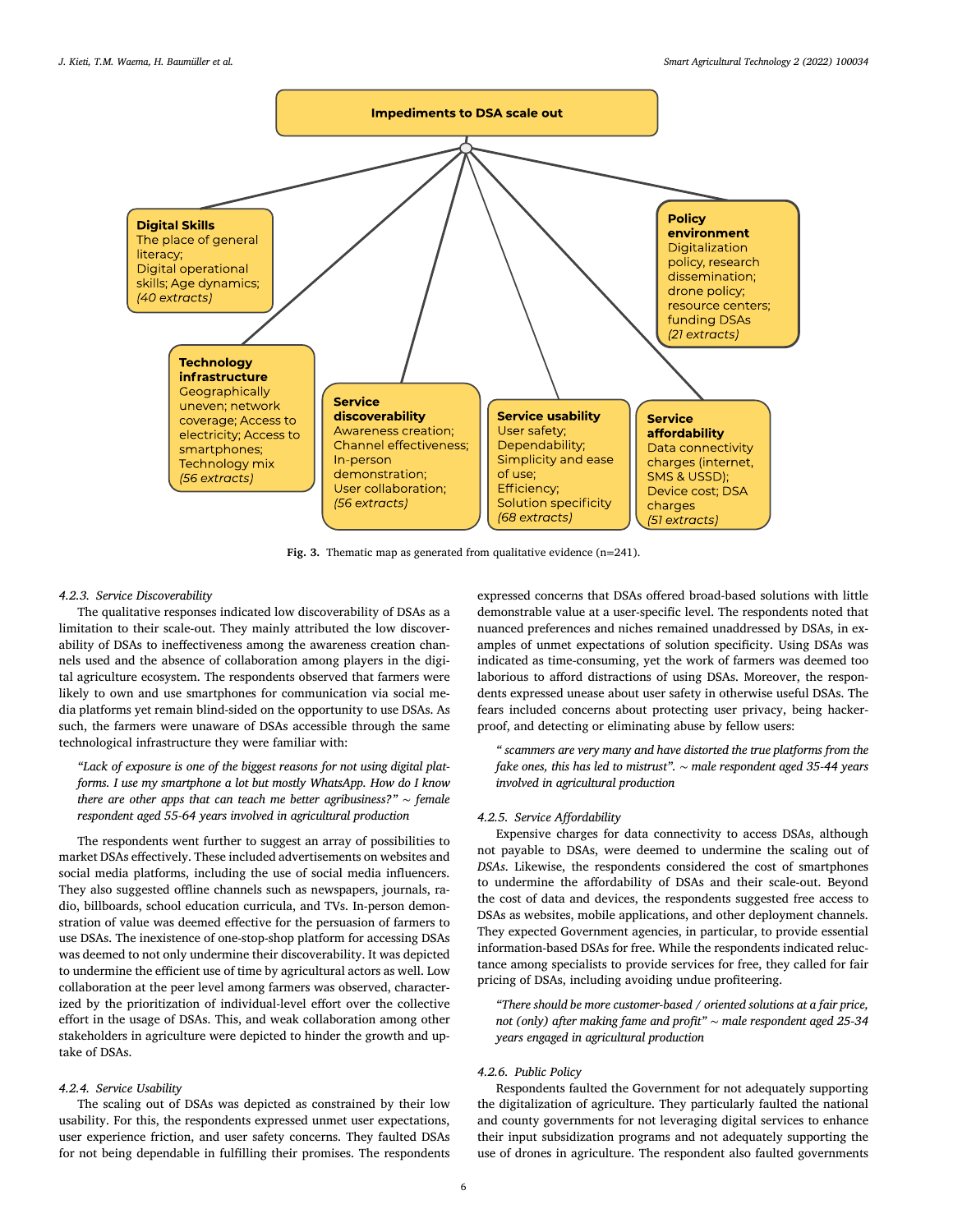<span id="page-6-0"></span>for not supporting the marketing and selling of agricultural produce online and not enhancing markets with transparent and timely information on commodity prices. The respondents faulted government-backed research institutions for not adequately disseminating the information they hold. The respondents went further to call for Government investment to promote transparency of commodity prices and support farmers in marketing their commodities using DSAs. The respondents also suggested that Governments should finance DSAs:

*"They (DSAs) should get government funding so that they get their services down to the lowest farmers."* ∼ *male respondent aged 45-54 involved in agricultural production.*

In addition, the respondents called upon Governments to facilitate training, sensitization, and technology access among agriculture stakeholders to eliminate impediments to the scale-out of DSAs

#### **5. Discussion**

For the first research question, the study ascertained three dimensions and their patterns of association by performing factor analysis on two half-split samples and presented the results in [section](#page-3-0) 4.1. For the second question, the researchers generated the six themes in [section](#page-4-0) 4.2 from the qualitative evidence.

This paper's contribution to the literature on DSA scale-out is twofold. Firstly, the study integrates the qualitatively generated themes with the structure arising from the quantitative findings. In subsections 5.1,5.2, and [5.3,](#page-7-0) the researchers show that five of the themes align with the dimensions of the three-factor structure while highlighting their relation to the existing literature on the digital divide and business model design. In sub[-section](#page-7-0) 5.4, the researchers argue how the sixth theme is implicit in the three-factor structure. The second theoretical contribution in [subsection](#page-7-0) 5.5 is to propose a three-factor structure explaining the dimensionality and patterns of association among impediments to DSA scale-out, including a measurement scale for such impediments.

## *5.1. Technology Accessibility*

Three items loaded highly in the CFA to *technology accessibility*, connoting physical access barriers to the scale-out of DSAs. The items are "*T2 - Requiring internet access*", "*T3 - Requiring smartphone use"*, and "*T4 - Requiring phones always charged*". The essence of these indicators features prominently in the *technology infrastructure* theme in the qualitative evidence. The researchers contend that these three items constitute the technological infrastructure aspect of *technology accessibility* as an impediment to DSA scale-out. The researchers also argue that the prominence of technology infrastructure aspects in the evidence depicts the significance of the first-level digital divide, which comprises material access barriers [\[44,45\]](#page-10-0). The respondents' sentiments of rural and remote areas suffering unreliable network connectivity are consistent with the identification by Ernest III et al. [\[46\]](#page-10-0) of geography as one of the demographic dimensions of the digital divide.

The researchers relate the high factor loading in the CFA of the fourth item, "T1 - Requiring high literacy levels" on technology accessibility, to the significance of the second-level digital divide [\[47\]](#page-10-0) in impeding DSA scale-out. At this level of the digital divide, skills access barriers impede the use of technology even if material access barriers no longer exist. However, the researchers observe that general literacy *per se* is de-emphasized as an impediment to DSA scale-out in the qualitative evidence under the digital skills theme. Instead, the respondents emphasized operational digital skills among targeted users as missing enablers of DSA scale-out. The researchers contend that literacy is a proxy indicator of the required digital skills as it unlocks the understanding of DSAs and how to apply them to ones' tasks. Furthermore, the researchers link the observed high enthusiasm among young people and negative attitudes among older people regarding technology to the mental access barriers characterizing the digital divide [\[48\].](#page-10-0) Hargittai [\[49\]](#page-10-0) posited these mental access barriers as more manifest among older people than younger people. The researchers contend that mental access barriers undermine acquiring digital skills and the requisite self-efficacy to use technology, comprising technology accessibility impediments to the scale-out of DSAs. This study holds *technology accessibility* as a major dimension of impediments to DSA scale-out encompassing the *technology infrastructure* and *digital skills themes* generated in the qualitative evidence.

A DSA provider may seek to address *technological infrastructure* access concerns among its likely users through "low-tech" deployments. These include basic phones with USSD and SMS technologies where access to the internet and smartphones is limited. The researchers contend that these technological infrastructure concerns are of a broader scope relating to national infrastructure provision and regulation, beyond the purview of the DSA provider. Likewise, while a DSA may provide tutorials and technical support functions to supplement operational skills among its users, digital skills access as an impediment to DSA scaleout is best addressed as a macro-level concern. DSA providers lack the resources and the influence to increase digital skills at a large scale, an intervention in the purview of policymakers and other actors in the larger digital agriculture ecosystem. The researchers position *technology accessibility* as an impediment to DSA scale-out in the first and second levels of the digital divide and contend that it requires interventions at a broad level beyond the efforts of individual DSAs.

#### *5.2. Service Discoverability*

This dimension was manifested highly in three items in the CFA namely:- "*M3 - Low collaboration*", "*M2 - no one-stop-shop*", and "*M1 - Low awareness*". The quantitative evidence on this dimension directly aligns with the corresponding theme in the qualitative evidence. Low awareness about DSAs was consistent with the difficulties among DSA providers in creating awareness of their services [\[21,22\]](#page-10-0). The weak collaboration observed among actors in the digital agriculture ecosystem was consistent with the fragmentation [\[8\]](#page-10-0) and lack of ecosystem-wide collaboration support among actors [\[20\].](#page-10-0) The findings indicate an extended collaboration concern to cover not only DSA providers complementing the work of network operators and device providers [\[50\]](#page-10-0) among the high-level stakeholders. Collaboration among end-user actors called for as an intervention area for increased scale out of DSAs is noteworthy. It is indicative of the awareness creation potential of end-user collaboration and the potential for data-level collaboration as with agricultural data cooperatives and coalitions in the clamor for data sovereignty [\[51\].](#page-10-0) The absence of a one-stop-shop contributing to DSA scaleout impediments as evidenced in this study is consistent with the clamor for comprehensiveness among DSAs and DPAs [\[17,19\]](#page-10-0). The researchers further argue that service discoverability as an impediment to the scale-out of DSAs relates to the *channels* and *partnerships* components of the DSA business model [\[52\].](#page-10-0) Low awareness relates to the channel effectiveness, while the collaboration or its absence between the DSA provider and other digital agriculture ecosystem actors relates to partnerships. The DSA provider may forge new or join existing partnerships that contribute to its enhanced visibility and discoverability.

The researchers contend that large corporations can leverage their marketing budgets and distribution networks to overcome *service discoverability* challenges of the DSAs they acquire, develop or advance in partnership with digital entrepreneurs. Moreover, these large organizations with a global or nationwide presence, including mobile network operators, device manufacturers, software platforms, and agricultural inputs firms, are considered major drivers of digital agriculture [\[53\].](#page-10-0) Further, the researchers argue that an Aggregator Platform for Digital Services in Agriculture (AP4DSA), as conceptualized in Kieti et al. [\[12\],](#page-10-0) can address service discoverability concerns*.* An AP4DSA can be a collaboration platform and a one-stop-shop where all DSAs may be located, accessed, reviewed, and rated. Such a digital platform can be a market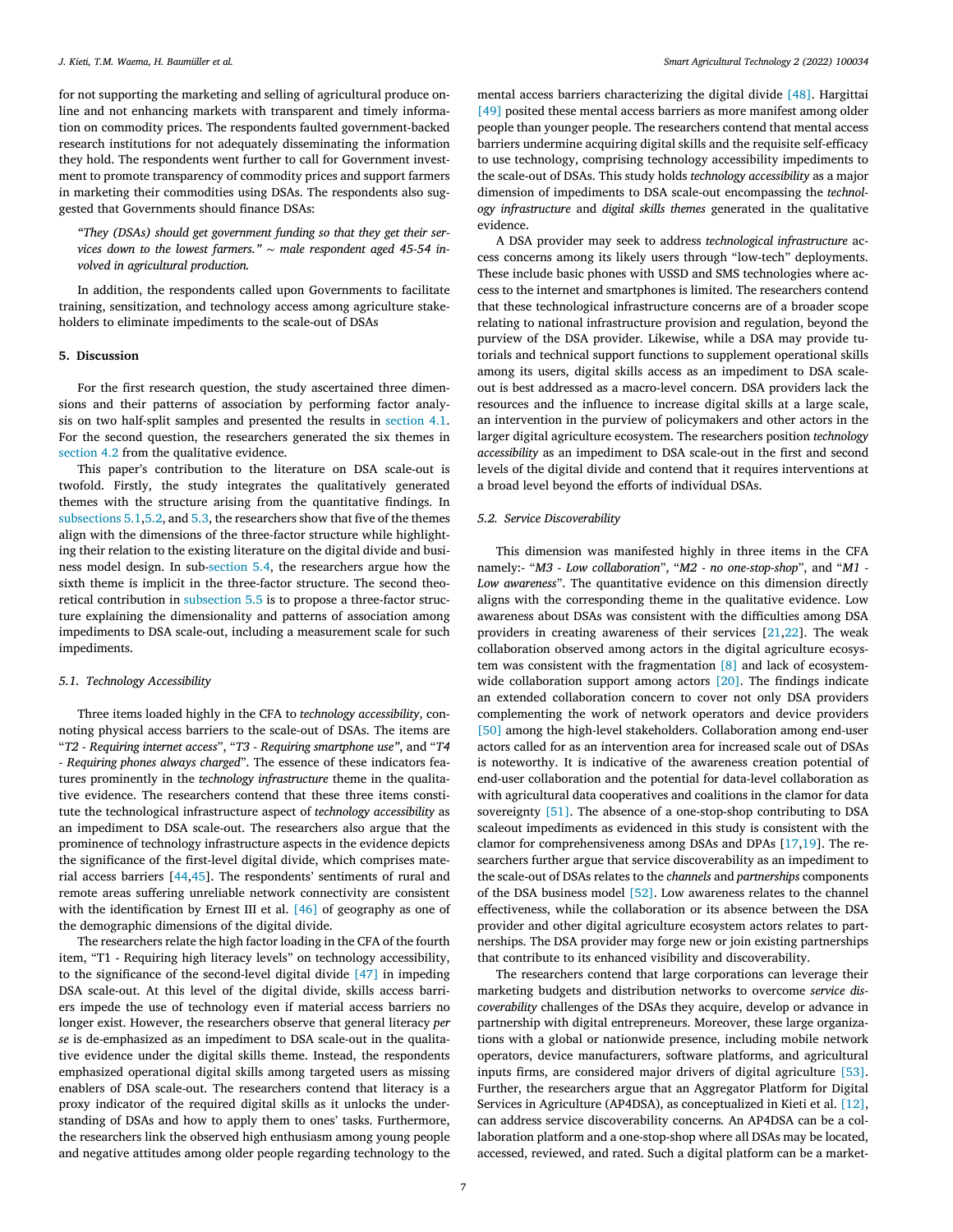<span id="page-7-0"></span>place for DSAs. It can foster openness, collaboration, and competition among digital agriculture ecosystem actors in ways that enhance DSA benefits to populations at the base of the pyramid [\[50\].](#page-10-0) The collaboration can include actor intermediation and automated sharing of data, subject to appropriate data protection provisions. Such collaboration can constitute alliances of specialized DSAs, and mobile network operators brought together by entrepreneurial support programs, as with the case of *Mercy Corps' AgriFin accelerato*r<sup>5</sup> giving rise to the *DigiFarm* platform in Kenya. Moreover, the thriving of an AP4DSA can lead to enhanced awareness creation about its constituent actors. This is more so if the AP4DSA design minimizes search costs related to discovering and using constituent DSAs [\[12\].](#page-10-0) The researchers add a caveat that an AP4DSA can independently suffer the impediments of "*M1 - Low awareness*" and "*M3 - Low collaboration"* if its implementation does not consciously address them. For instance, an AP4DSA not collaborating with other actors in a digital agriculture ecosystem undermines any leverage it may have to foster such collaboration among its constituent DSAs.

#### *5.3. Service Value Proposition*

The high factor loading of *"M4 - charges too high*" on *Service Value Proposition* as an impediment to DSA scaleout can be linked to the *Service affordability* theme generated in the qualitative evidence. Service affordability is a manifestation of the income demographic dimension of the digital divide [\[46\].](#page-10-0) As such, likely users may not always afford fees charged by the DSA despite compelling value. This study's finding is consistent with Gichamba et al. [\[19\],](#page-10-0) who found that in low resource settings, agricultural actors preferred low-cost DSAs that they could afford even during seasons of financial hardship. Furthermore, the ability of DSAs to charge their users, more so for information-based DSAs, is undermined in economic theory by information as a commodity being non-rival [\[22\].](#page-10-0) The researchers further argue that service affordability as an aspect of service value proposition relates to the *cost structure* and *revenue streams* components of a DSA's business model [\[52\].](#page-10-0) Moreover, affordability relates to whether the DSA can collect revenue from delivering the service enough to cover their costs and earn a surplus.

Similarly, *service value proposition* as manifested in the high factor loadings for the item "*M5 - value not convincing*" can be linked to the *Service usability* theme in the qualitative evidence. The service usability theme is indicative of the prospects of the user to derive value from using the DSA. Such value has to be compelling enough to exceed the costs and inconveniences of accessing it. According to the qualitative evidence, impediments to DSA scale-out in the form of impaired service usefulness such as the lack of solution specificity, user-experience friction, and lack of user safety make a DSA's value unconvincing. This finding concurs with past studies where usefulness of DSAs was not always convincing  $[6,17,54]$ . It is also consistent with the characterization of the digital divide to comprise usage-related barriers [\[44,48\]](#page-10-0).

Consequently, *Service value proposition* as an impediment to DSA scale-out is an evaluation of benefits versus the costs incurred by users beyond overcoming the initial technology accessibility and service discoverability impediments. It relates directly to the *value proposition* component in a business model by the taxonomy in Osterwalder & Pigneur [\[52\].](#page-10-0) The researchers contend that a cyclic relationship exists between the usefulness and affordability of DSAs as the value derived by users can lead to increased income generation and economic empowerment, hence increased affordability. Such increased service affordability yields increased demand and value derivation [\[55\],](#page-10-0) hence usefulness. The researchers contend that such a virtuous cycle leading to increased intensity of DSA access and beneficial use can bridge the third-level digital divide on technology impact as well as address usage access barriers in the second-level of the digital divide [\[47,56\]](#page-10-0).

## *5.4. Public policy as an implicit theme*

This theme generated from the qualitative evidence was consistent with extant literature on the important role played by the policy and regulatory environment in e-business diffusion [\[62\]](#page-11-0). Moreover, the importance of this role has been argued to be more pronounced in developing than developed countries [\[57\].](#page-10-0) The findings tally with Birner et al. [\[53\],](#page-10-0) who argue for public efforts to leverage private-sector efforts in digital agriculture for a vibrant industry with benefits distributed fairly among actors in developing countries. This theme was not explicitly manifest in the three dimensions resulting from the factor analysis. However, the researchers argue that public policy concerns are implicit across the three dimensions. For instance, *technology accessibility* as an impediment to the scaling out of DSAs can be minimized through increased public policy interventions to improve the telecommunications infrastructure for universal access and to reduce the digital divide [\[58\].](#page-10-0) This is especially in rural areas where most primary agricultural production occurs, as suggested in Aker et al. [\[6\]](#page-10-0) and concurring with Kim et al. [\[59\].](#page-11-0) Technological infrastructure access interventions by Governments could also be through rural ICT community centers as suggested by the respondents. Promoting the large-scale acquisition of digital skills through public formal education systems can also enhance *Technology accessibility*. Public policy investment in an AP4DSA through the funding, coordination or public endorsement of such a platform can also minimize *Service discoverability* as an impediment to DSA scale-out. In concurrence with Kim et al. [\[59\],](#page-11-0) governments can also invest in enhanced awareness creation and distribution frameworks for existing beneficial DSAs. Governments can also promote collaboration among actors to advance initiatives that produce common good benefits such as open data and data cooperatives. Subsidizing DSA costs to reduce service affordability challenges for essential DSAs can minimize impediments related to their V*alue proposition*. Fabregas et al. [\[22\]](#page-10-0) uphold the case for Government subsidization of DSAs as social investments given the expected difficulties for providers charging for information-based DSAs. From a DSA provider perspective, Lohento & Sotannde [\[20\]](#page-10-0) argue that funding limitations hinder DSA success. The authors contend that public policy can inform the funding of DSAs by the Government as suggested by the respondents. This could be in financial and talent development support to DSA providers to enhance service usefulness hence their value propositions. Regulatory and enforcement mechanisms for data security and the elimination of user safety-related barriers can enhance the value propositions of DSAs. Moreover, this study concurs with Qiang et al. [\[60\]](#page-11-0) on the need for regulatory forbearance in digital agriculture. This can include granting space for DSAs providers to experiment with new services, be innovative, and be rewarded for taking risks. Furthermore, policy and regulatory interventions are also needed to manage potential threats to digital agriculture, such as market imperfections [\[58,](#page-10-0)[59\]](#page-11-0) and unhealthy dominance by agricultural input providers [\[53\].](#page-10-0)

#### *5.5. The proposed three-factor Structure*

In answering the first research question of this study, the researchers submit their "*the three-factor structure of impediments to DSA scale-out*" illustrated in [Fig.](#page-4-0) 2 for evaluation and use by researchers and practitioners alike. The researchers explained the three dimensions of *technology accessibility, service discoverability,* and *service value proposition* by integrating the qualitatively generated themes in the preceding subsections. The study established the unidimensionality of variables in the threefactor structure after dropping the item "*T5 - Incurring expensive data and SMS charges*". A probable reason for this item's highly cross-loading on *technology accessibility* and *service value proposition* is that it combined cost aspects of physical infrastructure and individual DSA pricing. It depicts the inability among users to distinguish internet data and SMS costs charged by network providers from the extra costs charged by DSAs on a one-off or recurring basis. The authors contend that while all these costs remain implicit in both *technology accessibility* and *service value proposi-*

<sup>5</sup> [https://www.mercycorpsagrifin.org/project/digifarm-a-digital-platform](https://www.mercycorpsagrifin.org/project/digifarm-a-digital-platform-made-for-farmers/)made-for-farmers/.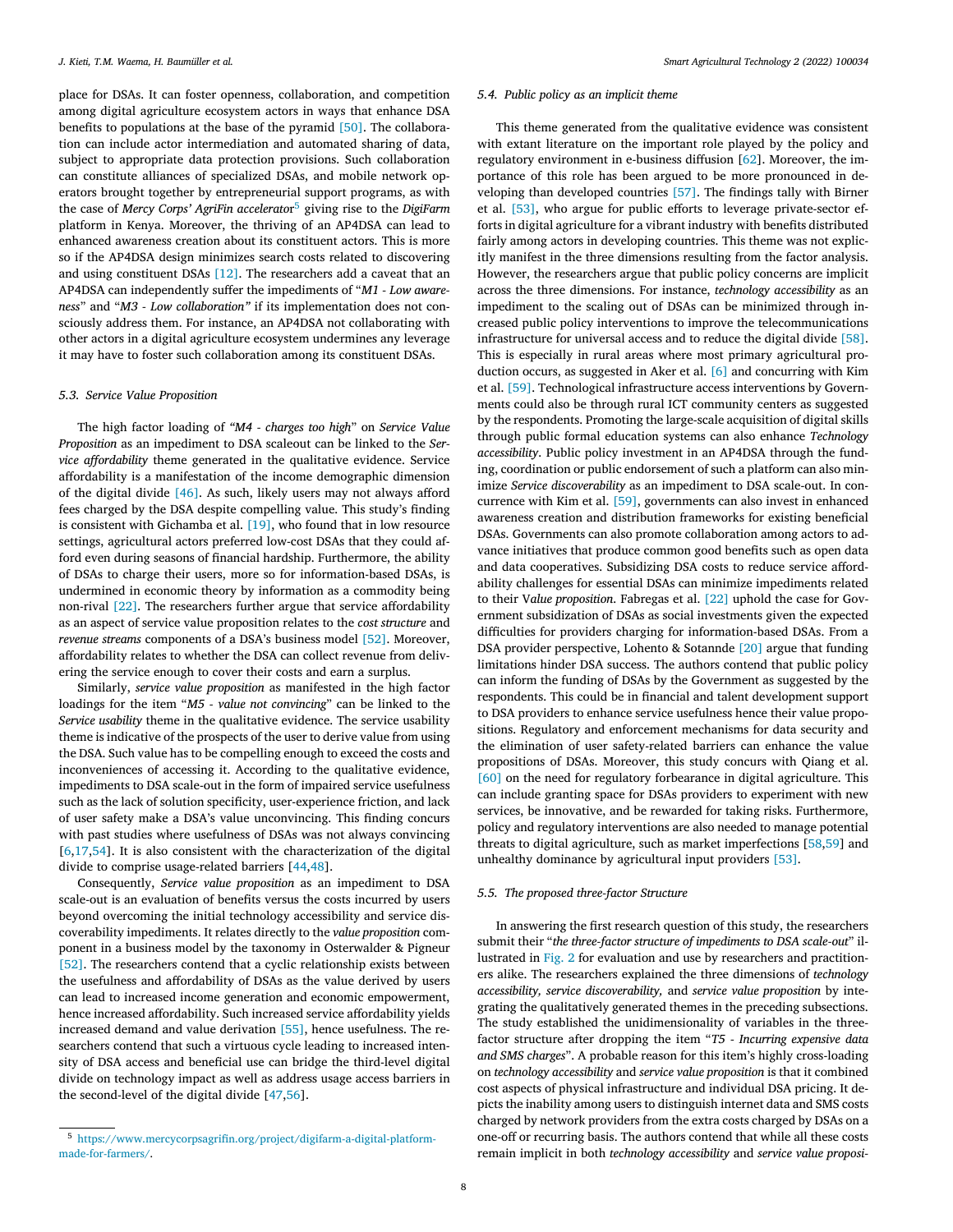*tion*, fees charged by a DSA provider explicitly relate to their service's affordability, hence uniquely impacting its value proposition.

The authors also propose adaptation and use of the three-factor, nine-item measurement scale for impediments to DSA scale-out. This is building on the reliability and construct validity ascertained in [Table](#page-3-0) 3. Guidelines by Hair et al. [\[28\]](#page-10-0) suggest three or more manifest items per factor for maximized construct reliability and adequate coverage of the construct's theoretical domain. Hair et al. [\[28\]](#page-10-0) also encourage the use of the least number of items for parsimony. On the one hand, the two items in the structure covering the value *proposition* result in adequate composite reliability at 0.80. This compares favorably with the generally recommended composite reliability above 0.70 and not above 0.95 in Hair et al. [\[28\].](#page-10-0) Conversely, it can be argued based on the qualitative evidence that the item "*M5 - value not convincing*" may not adequately cover aspects of *service value proposition* such as user safety, user-experience friction, dependability, and service relevance. The researchers contend that their consolidation of such concerns into "*M5 - Value not convincing*" avoids creating sub-factors, possible with inadvertent focus on the service usability aspect of "*value proposition",* as cautioned against in Hair et al.

The strong and positive covariance between *service discoverability* and *service value proposition* is noteworthy. A probable reason is that increased discoverability can result in expanded usage, network effects, economies of scale, and user feedback which can, in turn, enhance the service's value offerings. Improved value propositions of DSAs can also gain social validation such as media coverage, and the virality likely with peer-to-peer referrals among gratified users, leading to increased discoverability. Moreover, these strongly co-varying dimensions are typically in the DSA provider's purview since they constitute aspects of the provider's business model. As discussed in [section](#page-6-0) 5.1, this is not necessarily the case with *technology accessibility*.

#### *5.6. Implications for policy and practice*

Policymakers can use the findings of this study to prioritize and designate intervention areas by addressing environmental aspects impeding the scale-out of DSAs in SSA countries. As elaborated in [section](#page-7-0) 5.4, policy and regulatory interventions should address impediments implicit in the three dimensions of the three-factor structure. Increasing digital inclusivity by eliminating access barriers is implied as a policy intervention for technology accessibility, especially in rural areas where most agricultural production is situated. Subsidizing or funding DSAs activities is also implied to eliminate *service value proposition-related* bottlenecks. So is policy and regulatory effort to catalyze the digitalization of agriculture through DSA uptake and to protect the industry from exploitative actors. *Service discoverability* impediments call for policy interventions in awareness and collaboration enhancing initiatives such as an AP4DSA.

The authors recommend that digital entrepreneurs and intrapreneurs in SSA facing agriculture sector-related business model innovation and DSA scale-out challenges exploit the cyclic relationship between affordability and usefulness under *service value proposition*. The authors recommend leveraging marketing budgets and distribution networks among managers of large organizations with a nationwide physical presence for enhanced discoverability of DSAs. Further, the authors recommend collaboration among digital agriculture ecosystem actors towards a thriving AP4DSA as described in [section](#page-6-0) 5.2.

#### *5.7. Limitations and directions for future research*

Using three options on the survey's Likert-like scale rather than five or seven possibly limited the findings in this study. However, the tradeoff for this limitation paid off in more timely and cost-effective acquisition of reasonably large samples of the qualitative and quantitative evidence than if the researchers designed the study differently. The proposed measurement scale for impediments to the scale-out of DSAs may provide a reference point for further research analyzing impediments to DSA scale-out to unlock the promise of DSAs in SSA settings. The authors recommend the incorporation of the qualitative findings in further adapting or enhancing the measurement scale. Further research may also ascertain whether the qualitatively generated theme of the *public policy* can stand on its own as a fourth independent dimension. This study's findings can be analytically replicated in other human development sectors such as education and health. The researchers also recommend further research into the prospects of AP4DSAs to facilitate organizing and consolidating DSA benefits in SSA settings at the digital agriculture ecosystem level.

#### **6. Conclusion**

This study is one of the first research efforts examining the underlying structure of impediments to the scaling out of DSAs from a users' perspective. It uses parallel convergent mixed methods, including factor analysis and thematic analysis, combining inductive and deductive approaches, to pursue conceptual clarity. Quantitatively, the study ascertained a three-factor structure underlying impediments to DSA scaleout. The three dimensions of the structure are "technology accessibility", "service discoverability", and "service value proposition"*.* Qualitatively, the study identified six themes on impediments to DSA scaleout. These themes include "technology infrastructure" and "digital skills" which correspond to the technology accessibility dimension in the three-factor structure. Other themes are "service usability" and "service affordability" which correspond to the "service value proposition" dimension. The fifth theme named "service discoverability" aligned directly with the corresponding dimension in the three-factor structure. The researchers argued that the sixth theme of "public policy" is implicit within the three-factor structure. The researchers also proposed a scale for measuring impediments to DSA scaleout based on the ascertained structure.

With the increased conceptual clarity through the three-factor structure, interventions in policy and practice can be suitably crafted for focus and effectiveness as suggested in [sections](#page-7-0) 5.4 and 5.6. This is more so to reinvigorate efforts in Kenya and other SSA countries, unlocking the promise of digital transformation for agriculture, a sector whose growth offers the promise to eliminate poverty in low and middle-income countries.

#### **Funding**

The authors disclosed receipt of the following financial support for the research and authorship of this article: This work was supported by the Programme of Accompanying Research for Agricultural Innovation (PARI) funded by the German Federal Ministry for Economic Cooperation and Development (BMZ).

#### **Declaration of Competing Interest**

The authors declare that they have no known competing financial interests or personal relationships that could have appeared to influence the work reported in this paper.

## **Acknowledgmentss**

The authors acknowledge the kind and generous participant mobilization support from Beatrice Chepkorir and Kibet Koech as the administrators of Digital Farmers Kenya, and Dairy Farmers Kenya Facebook groups respectively. The researchers also acknowledge the generous writing and proofreading support from Janet Mutiso, Dr. Oliver Wasonga, and Peter Ndungo and the diligent administrative support from Lucille Odongo.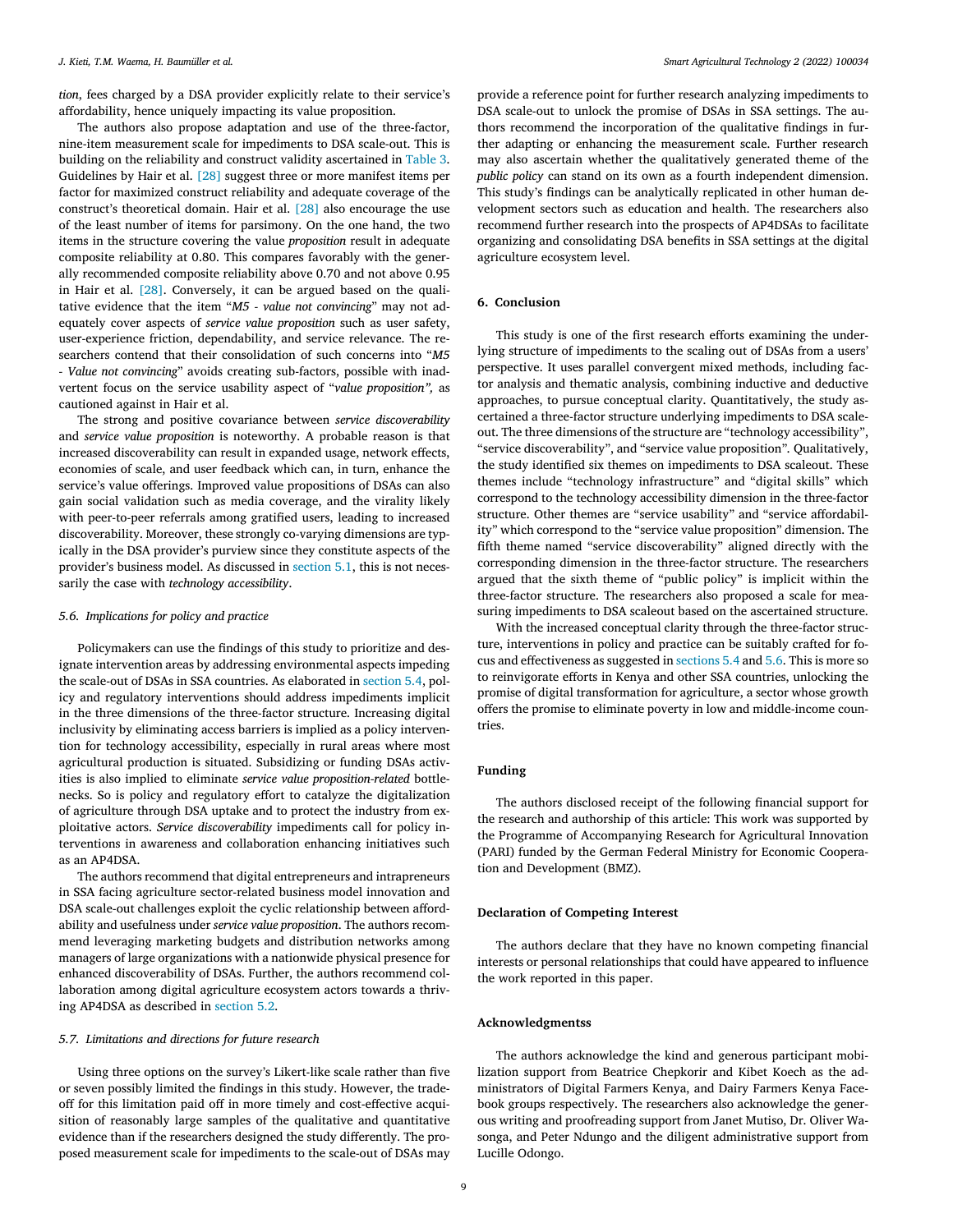# <span id="page-9-0"></span>**Appendix A. The instrument<sup>∗</sup>**

<sup>∗</sup>This was part of a longer questionnaire in the larger research.

(Q9) Do you agree or disagree that the following can be preventing digital services for agriculture from being successful enough to attain the scale of M-PESA, Uber, Ali baba etc? (Technology Concerns)

|                                                                                                                                                                                                                                                                     |         | I Neither Agree<br>I Disagree Nor Disagree | I Agree |
|---------------------------------------------------------------------------------------------------------------------------------------------------------------------------------------------------------------------------------------------------------------------|---------|--------------------------------------------|---------|
| T1 - Requiring high literacy levels among users<br>T2 - Requiring access to the internet<br>T3 - Requiring use of smart phones rather than<br>more affordable phones<br>T4 - Requiring phones to be always charged<br>T5 - Incurring expensive data and SMS charges | $\perp$ |                                            |         |

Please type the additional views you have on technological concerns with respect to success of digital services in the space below.

(Q10) Do you agree or disagree that the following can be preventing digital services for agriculture from being successful enough to attain the scale of M-PESA, Uber, Ali baba etc (Market concerns)

|                                                                       | I Disagree | I Neither Agree<br>Nor Disagree | I Agree |
|-----------------------------------------------------------------------|------------|---------------------------------|---------|
| M1 - Awareness about them is low                                      |            |                                 |         |
| M2 - There is no one-stop-shop where all<br>of them can all be found  |            |                                 |         |
| M3- They do not work together or share<br>data with each other        |            |                                 |         |
| M4 - Their charges are too high to keep<br>paying                     |            |                                 |         |
| M5 - The value they offer their target<br>customers is not convincing |            |                                 |         |

Please type the additional views you may have on this in the space below.

## **Appendix B. Respondents Summary**

## Table B1.

#### **Table B1**

Summary of Respondents and their Affiliations.

| Social Media Group / Category   | Platform | Membership Size in Feb' 2019 | <b>Total Participants</b> | Valid for larger research <sup>a</sup> | Valid for this study <sup>b</sup> |
|---------------------------------|----------|------------------------------|---------------------------|----------------------------------------|-----------------------------------|
| Africa Farmers Club             | Facebook | 126,364                      | 14                        | 13                                     |                                   |
| Dairy Farmers Forum             | Facebook | 64.129                       | 5                         | 5                                      |                                   |
| Dairy Farmers Kenya             | Facebook | 299.000                      | 233                       | 204                                    | 147                               |
| Digital Farmers Kenya           | Facebook | 307,498                      | 530                       | 505                                    | 384                               |
| Farming Gurus                   | Facebook | 120,000                      | 4                         | 4                                      |                                   |
| Kenya Farmers Market            | Facebook | 51,000                       |                           |                                        |                                   |
| Kienyeji Poultry Farming        | Facebook | 220,000                      | 8                         |                                        |                                   |
| Poultry farming group Ghana     | Facebook | 23,000                       | 43                        |                                        |                                   |
| Direct invites by DSA Providers | N/A      | N/A                          | ◠                         |                                        |                                   |
| Whatsapp and telegram groups    | Mixed    | N/A                          | 46                        | 43                                     | 29                                |
| Total                           |          | N/A                          | 887                       | 785                                    | 582                               |

<sup>a</sup> In the scope of the larger research - beyond examining impediments to DSA scale-out.

**b** Participants who either had no missing values on numerically measured statements or gave additional views on impediments to DSA scale out.

# **Appendix C. Sample Profile**

## Table C1.

## **Table C1**

Demographic distribution of the respondents in the study.

| Category            | Measure                          | Frequency | Percentage |
|---------------------|----------------------------------|-----------|------------|
| Gender $(n=575)$    | Female                           | 146       | 25%        |
|                     | Male                             | 429       | 75%        |
| Age range $(n=574)$ | 18-24                            | 114       | 20%        |
|                     | 25-34                            | 209       | 36%        |
|                     | 35-44                            | 137       | 24%        |
|                     | 45-54                            | 83        | 14%        |
|                     | 55-64                            | 26        | 5%         |
|                     | $65+$                            | 5         | $1\%$      |
| Highest education   | Did not complete any formal      | 4         | $1\%$      |
| level attained      | education                        |           |            |
| $(n=578)$           | Primary School                   | 11        | 2%         |
|                     | Secondary School                 | 61        | 11%        |
|                     | Short Course Certificate After   | 78        | 13%        |
|                     | Secondary School                 |           |            |
|                     | Diploma Certificate              | 151       | 26%        |
|                     | <b>University Degree</b>         | 221       | 38%        |
|                     | Master's degree                  | 48        | 8%         |
|                     | Doctor of Philosophy (PhD)       | 4         | 1%         |
| Income reliance on  | Fully reliant                    | 280       | 49%        |
| agricultural        | Partial reliant                  | 193       | 34%        |
| activities (n=567)  | Not reliant                      | 94        | 17%        |
| Involvement in      | Farm inputs provision            | 67        | 12%        |
| Agricultural value  | Production - crops and animals   | 492       | 85%        |
| chain activities    | Post harvest logistics           | 46        | 8%         |
| $(n=582)$           | Marketing and brokerage services | 69        | 12%        |
|                     | Specialized services             | 84        | 14%        |
|                     | Finance and insurance            | 21        | 4%         |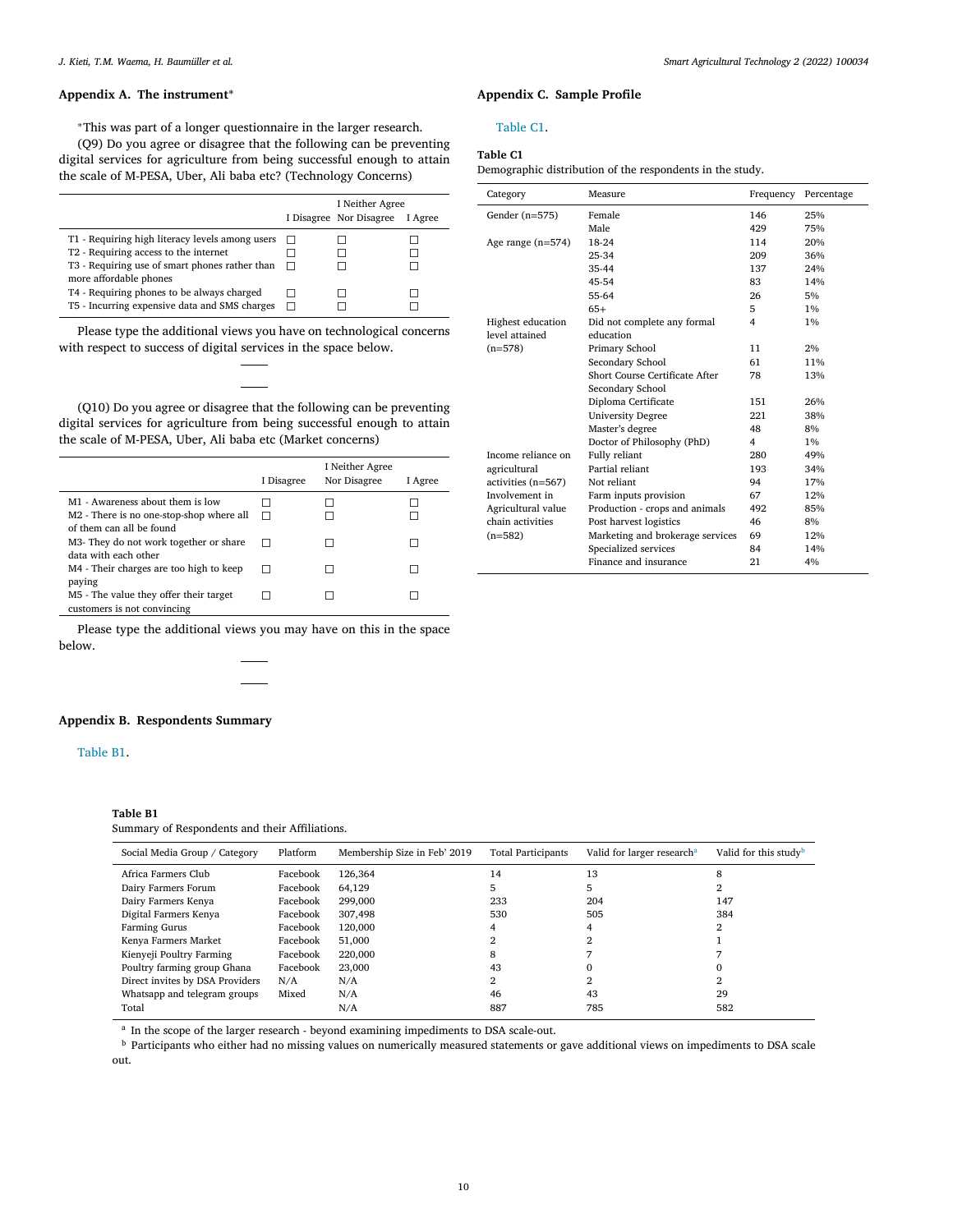#### <span id="page-10-0"></span>**References**

- [1] AGRAAfrica Agriculture Status Report: The Business of Smallholder Agriculture in Sub-Saharan Africa (Issue 5), Alliance for a Green Revolution in Africa (AGRA), Nairobi, Kenya, 2017 Issue No. 5 https://agra.org/wp-content/ [uploads/2017/09/Final-AASR-2017-Aug-28.pdf](https://agra.org/wp-content/uploads/2017/09/Final-AASR-2017-Aug-28.pdf) .
- [2] Christiaensen, L., & Martin, W. (2018). Agriculture, structural transformation and poverty reduction: Eight new insights. https://doi.org/10.1016/ j.worlddev.2018.05.027.
- [3] M. [Ivanic,](http://refhub.elsevier.com/S2772-3755(22)00001-6/sbref0003) W. [Martin,](http://refhub.elsevier.com/S2772-3755(22)00001-6/sbref0003) Sectoral productivity growth and poverty reduction: National and global impacts, World [Development](http://refhub.elsevier.com/S2772-3755(22)00001-6/sbref0003) 109 (2018) 429–439.
- [4] E. Ligon, E. Sadoulet, Estimating the relative benefits of agricultural growth on the distribution of expenditures, World Development 109 (2018) 417–428, doi[:10.1016/j.worlddev.2016.12.007.](https://doi.org/10.1016/j.worlddev.2016.12.007)
- [5] A. Shimeles, A. Verdier-Chouchane, A. Boly, Building a resilient and sustainable agriculture in sub-Saharan Africa, Springer Nature (2018), doi[:10.1007/978-3-319-76222-7.](https://doi.org/10.1007/978-3-319-76222-7)
- [6] J.C. Aker, I. Ghosh, J. Burrell, The promise (and pitfalls) of ICT for agriculture initiatives, Agricultural Economics 47 (S1) (2016) 35–48, doi[:10.1111/agec.12301.](https://doi.org/10.1111/agec.12301)
- [7] S.O. Ogutu, J.J. Okello, D.J. Otieno, Impact of information and communication technology-based market information services on smallholder farm input use and productivity: The case of Kenya, World Development 64 (2014) 311–321, doi[:10.1016/j.worlddev.2014.06.011.](https://doi.org/10.1016/j.worlddev.2014.06.011)
- [8] U. Deichmann, A. Goyal, D. Mishra, Will digital technologies transform agriculture in developing countries?, The World Bank, 2016, doi[:10.1596/1813-9450-7669.](https://doi.org/10.1596/1813-9450-7669)
- [9] L. Klerkx, E. Jakku, P. Labarthe, A review of social science on digital agriculture, smart farming and agriculture 4.0: New contributions and a future research agenda, NJAS-Wageningen Journal of Life Sciences 90 (2019) 100315, doi[:10.1016/j.njas.2019.100315.](https://doi.org/10.1016/j.njas.2019.100315)
- [10] M. Trendov, S. Varas, M. Zeng, Digital technologies in agriculture and rural areas: status report, Digital technologies in agriculture and rural areas: status report, 2019 [http://www.fao.org/3/ca4887en/ca4887en.pdf.](http://www.fao.org/3/ca4887en/ca4887en.pdf)
- [11] D. Kos, S. Kloppenburg, Digital technologies, hyper-transparency and smallholder farmer inclusion in global value chains, Current Opinion in Environmental Sustainability 41 (2019) 56–63, doi[:10.1016/j.cosust.2019.10.011.](https://doi.org/10.1016/j.cosust.2019.10.011)
- [12] J. Kieti, T.M. Waema, E.B. Ndemo, T.K. Omwansa, H. Baumüller, Sources of value creation in aggregator platforms for digital services in agriculture insights from likely users in Kenya, Digital Business 1 (2) (2021) 100007, doi[:10.1016/j.digbus.2021.100007.](https://doi.org/10.1016/j.digbus.2021.100007)
- [13] X. Han, V. Martinez, A. Neely, Service in the Platform Context: A Review of the State of the Art and Future Research, in: Collaborative Value Co-creation in the Platform Economy, Springer, Singapore, 2018, pp. 1–27, doi[:10.1007/978-981-10-8956-5\\_1.](https://doi.org/10.1007/978-981-10-8956-5_1)
- [14] A. Gawer, Bridging differing perspectives on technological platforms: Toward an integrative framework, Research policy 43 (7) (2014) 1239–1249, doi[:10.1016/j.respol.2014.03.006.](https://doi.org/10.1016/j.respol.2014.03.006)
- [15] P. Langley, A. Leyshon, Platform capitalism: the intermediation and capitalisation of digital economic circulation, Finance and society 3 (1) (2017) 11–31, doi[:10.2218/finsoc.v3i1.1936.](https://doi.org/10.2218/finsoc.v3i1.1936)
- [16] R. Kabbiri, M. Dora, V. Kumar, G. Elepu, X. Gellynck, Mobile phone adoption in agrifood sector: Are farmers in Sub-Saharan Africa connected? Technological Forecasting and Social Change 131 (2018) 253–261, doi[:10.1016/j.techfore.2017.12.010.](https://doi.org/10.1016/j.techfore.2017.12.010)
- [17] B. Ezeomah, R. Duncombe, The role of digital platforms in disrupting agricultural value chains in developing countries, in: International Conference on Social Implications of Computers in Developing Countries, Springer, Cham, 2019, pp. 231–247, doi[:10.1007/978-3-030-18400-1\\_19.](https://doi.org/10.1007/978-3-030-18400-1_19)
- [18] S. Mittal, S. Gandhi, G. Tripathi, *Socio-economic impact of mobile phones on Indian agriculture* (No. 246), Working paper, 2010 [http://hdl.handle.net/10419/176264.](http://hdl.handle.net/10419/176264)
- [19] A. Gichamba, P. Waiganjo, D. Orwa, R. Wario, B. Ngari, Prototyping mAgriculture applications among smallholder farmers, in: 2016 IST-Africa Week Conference, IEEE, 2016, pp. 1–7, doi[:10.1109/istafrica.2016.7530687.](https://doi.org/10.1109/istafrica.2016.7530687)
- [20] Lohento, K. & Sotannde, M. (2019). Digital Start-ups Servicing the Agro-food Industry in West Africa: Analysis of Business Models and Key Success Drivers. Retrieved from [https://www.researchgate.net/publication/33621045.](https://www.researchgate.net/publication/33621045)
- [21] A. Crandall, J. Kieti, Startup business models and challenges for east african magriculture innovations, in: 2013 IST-Africa Conference & Exhibition, IEEE, 2013, pp. 1–10. [https://ieeexplore.ieee.org/abstract/document/6701795.](https://ieeexplore.ieee.org/abstract/document/6701795)
- [22] R. Fabregas, M. Kremer, F. Schilbach, Realizing the potential of digital development: The case of agricultural advice, Science 366 (6471) (2019), [doi:10.1126/sci](https://doi.org/10.1126/science.aay3038)ence.aay3038.
- [23] B.D. Haig, Exploratory factor analysis, theory generation, and scien-tific method, Multivariate Behavioral Research 40 (3) (2005) 303–329, doi[:10.1207/s15327906mbr4003\\_2.](https://doi.org/10.1207/s15327906mbr4003_2)
- [24] G. Schurz, Patterns of abduction, Synthese 164 (2) (2008) 201–234, doi[:10.1007/s11229-007-9223-4.](https://doi.org/10.1007/s11229-007-9223-4)
- [25] N.M. Heydarian, Developing theory with the grounded-theory approach and thematic analysis, APS Observer 29 (4) (2016) - https://www.psychologicalscience.org/ [observer/developing-theory-with-the-grounded-theory-approach-and-thematic-analysis](https://www.psychologicalscience.org/observer/developing-theory-with-the-grounded-theory-approach-and-thematic-analysis) .
- [26] M.E. Kiger, L. Varpio, Thematic analysis of qualitative data: AMEE Guide No. 131, Medical teacher 42 (8) (2020) 846–854, doi[:10.1080/0142159X.2020.1755030.](https://doi.org/10.1080/0142159X.2020.1755030)
- [27] J. Schoonenboom, R.B. Johnson, How to Construct a Mixed Methods Research Design Wie man ein Mixed Methods-Forschungs-Design konstruiert, KZfSS Kölner Zeitschrift für Soziologie und Sozialpsychologie 69 (2) (2017) 107–131, doi[:10.1007/s11577-017-0454-1.](https://doi.org/10.1007/s11577-017-0454-1)
- [28] J.F. Hair, W.C. Black, B.J. Babin, R.E. Anderson, Multivariate Data Analysis, Pearson Education, Harlow, 2014 (new int. ed.) https://www.pearson.com/store/ [p/multivariate-data-analysis-pearson-new-international-edition/P100000057627](https://www.pearson.com/store/p/multivariate-data-analysis-pearson-new-international-edition/P100000057627) .
- [29] J.C. Anderson, D.W. Gerbing, Structural equation modeling in practice: A review and recommended two-step approach, Psychological Bulletin 103 (3) (1988) 411–423, doi[:10.1037/0033-2909.103.3.411.](https://doi.org/10.1037/0033-2909.103.3.411)
- [30] J.L. Horn, A rationale and test for the number of factors in factor analysis, Psychometrika 30 (2) (1965) 179–185, doi[:10.1007/bf02289447.](https://doi.org/10.1007/bf02289447)
- [31] J.C. Hayton, D.G. Allen, V. Scarpello, Factor retention decisions in exploratory factor analysis: A tutorial on parallel analysis, Organizational research methods 7 (2) (2004) 191–205, doi[:10.1177/1094428104263675.](https://doi.org/10.1177/1094428104263675)
- [32] B.G. Tabachnick, L.S. Fidell, J.B. Ullman, in: Using multivariate statistics, 5, Pearson, Boston, MA, 2007, pp. 481–498. https://www.pearsonhighered.com/ [assets/preface/0/1/3/4/0134790545.pdf.](https://www.pearsonhighered.com/assets/preface/0/1/3/4/0134790545.pdf)
- [33] C.H. Li, Confirmatory factor analysis with ordinal data: Comparing robust maximum likelihood and diagonally weighted least squares, Behavior research methods 48 (3) (2016) 936–949, doi[:10.3758/s13428-015-0619-7.](https://doi.org/10.3758/s13428-015-0619-7)
- [34] D. Hooper, J. Coughlan, M.R. Mullen, Structural equation modelling: guidelines for determining model fit, Electron J Bus Res Methods 6 (2008) 53–60, doi[:10.21427/D7CF7R.](https://doi.org/10.21427/D7CF7R)
- [35] L.T. Hu, P.M. Bentler, Cutoff Criteria for Fit Indexes in Covariance Structure Analysis: Conventional Criteria Versus New Alternatives, Structural Equation Modeling 6 (1) (1999) 1–55, doi[:10.1080/10705519909540118.](https://doi.org/10.1080/10705519909540118)
- [36] R Core TeamR: A language and environment for statistical computing, R Foundation for Statistical Computing, Vienna, Austria, 2020 [https://www.R-project.org/.](https://www.R-project.org/)
- [37] ATLAS.ti. Version 9 (2020-2021). ATLAS.ti Scientific Software Development GmbH. Qualitative Data Analysis.
- [38] Friese, S., Soratto, J., & Pires, D. (2018). Carrying out a computer-aided thematic content analysis with ATLAS.ti. https://www.researchgate.net/publication/ [324720405\\_Carrying\\_out\\_a\\_computer-aided\\_thematic\\_content\\_analysis\\_with\\_ATLASti.](https://www.researchgate.net/publication/324720405_Carrying_out_a_computer-aided_thematic_content_analysis_with_ATLASti)
- [39] V. Braun, V. Clarke, Using thematic analysis in psychology, Qualitative research in psychology 3 (2) (2006) 77–101, doi[:10.1191/1478088706qp063oa.](https://doi.org/10.1191/1478088706qp063oa)
- [40] D. McNeish, Thanks coefficient alpha, we'll take it from here, Psychological Methods 23 (3) (2018) 412, doi[:10.1037/met0000144.](https://doi.org/10.1037/met0000144)
- [41] C. Fornell, D.F. Larcker, Evaluating structural equation models with unobservable variables and measurement error, Journal of marketing research 18 (1) (1981) 39– 50, doi[:10.2307/3151312.](https://doi.org/10.2307/3151312)
- [42] M.R. Ab Hamid, W. Sami, M.M Sidek, Discriminant validity assessment: Use of Fornell & Larcker criterion versus HTMT criterion, Journal of Physics: Conference Series In, 890, IOP Publishing, 2017 https://doi.org/, doi[:10.1088/1742-6596/890/1/012163.](https://doi.org/10.1088/1742-6596/890/1/012163)
- [43] J. Henseler, C.M. Ringle, M. Sarstedt, A new criterion for assessing discriminant validity in variance-based structural equation modeling, Journal of the Academy of Marketing Science 43 (1) (2015) 115–135, doi[:10.1007/s11747-014-0403-8.](https://doi.org/10.1007/s11747-014-0403-8)
- [44] C. Fuchs, E. Horak, Africa and the digital divide, Telematics and informatics 25 (2) (2008) 99–116, doi[:10.1016/j.tele.2006.06.004.](https://doi.org/10.1016/j.tele.2006.06.004)
- [45] S.M. Mutula, Digital divide and economic development: case study of sub-Saharan Africa, The Electronic Library (2008), doi[:10.1108/02640470810893738.](https://doi.org/10.1108/02640470810893738)
- [46] J. Ernest III, E.J. Wilson, E.J. Wilson III, The information revolution and developing countries, MIT press, 2004 https://mitpress.mit.edu/ [books/information-revolution-and-developing-countries.](https://mitpress.mit.edu/books/information-revolution-and-developing-countries)
- [47] A. Scheerder, A. van Deursen, J. van Dijk, Determinants of Internet skills, uses and outcomes. A systematic review of the second-and third-level digital divide, Telematics and informatics 34 (8) (2017) 1607–1624, doi[:10.1016/j.tele.2017.07.007.](https://doi.org/10.1016/j.tele.2017.07.007)
- [48] J. Van Dijk, K. Hacker, The digital divide as a complex and dynamic phenomenon, The information society 19 (4) (2003) 315–326, doi[:10.1080/01972240309487.](https://doi.org/10.1080/01972240309487)
- [49] Hargittai, E. (2001). Second-level digital divide: Mapping differences in people's online skills. *arXiv preprint cs/0109068*. [https://arxiv.org/abs/cs/0109068.](https://arxiv.org/abs/cs/0109068)
- [50] T.G. Karippacheril, F. Nikayin, M.D. Reuver, H. Bouwman, Serving the poor: Multisided mobile service platforms, openness, competition, collaboration and the struggle for leadership, Telecommunications Policy 37 (1) (2013) 24–34 [http://doi.org/10.1016/j.telpol.2012.06.001.](http://doi.org/10.1016/j.telpol.2012.06.001)
- [51] A. Fraser, Land grab/data grab: Precision agriculture and its new horizons, The Journal of Peasant Studies 46 (5) (2019) 893–912, doi[:10.1080/03066150.2017.1415887.](https://doi.org/10.1080/03066150.2017.1415887)
- [52] A. Osterwalder, Y. Pigneur, Business model generation: a handbook for visionaries, game changers, and challengers, John Wiley & Sons, 2010, doi[:10.1111/j.1540-5885.2012.00977\\_2.x.](https://doi.org/10.1111/j.1540-5885.2012.00977_2.x)
- [53] R. Birner, T. Daum, C. Pray, Who drives the digital revolution in agriculture? A review of supply-side trends, players and challenges, Applied Economic Perspectives and Policy (2021), doi[:10.1002/aepp.13145.](https://doi.org/10.1002/aepp.13145)
- [54] H. Baumüller, The little we know: an exploratory literature review on the utility of mobile phone-enabled services for smallholder farmers, Journal of International Development 30 (1) (2018) 134–154, doi[:10.1002/jid.3314.](https://doi.org/10.1002/jid.3314)
- [55] J.J. Okello, O.K. Kirui, Z.M. Gitonga, G.W. Njiraini, J.M. Nzuma, Determinants of awareness and use ICT-based market information services in developing country agriculture: The case of smallholder farmers in Kenya, Quarterly Journal of International Agriculture 53 (2014) 263–282 (892-2016-65235), doi[:10.22004/ag.econ.195738.](https://doi.org/10.22004/ag.econ.195738)
- [56] A.J. Van Deursen, E.J. Helsper, The third-level digital divide: Who benefits most from being online? Communication and information technologies annual In, Emerald Group Publishing Limited, 2015, doi[:10.1108/s2050-206020150000010002.](https://doi.org/10.1108/s2050-206020150000010002)
- [57] K. Zhu, K.L. Kraemer, J. Dedrick, Information technology payoff in e-business environments: An international perspective on value creation of e-business in the financial services industry, Journal of management information systems 21 (1) (2004) 17–54, doi[:10.1080/07421222.2004.11045797.](https://doi.org/10.1080/07421222.2004.11045797)